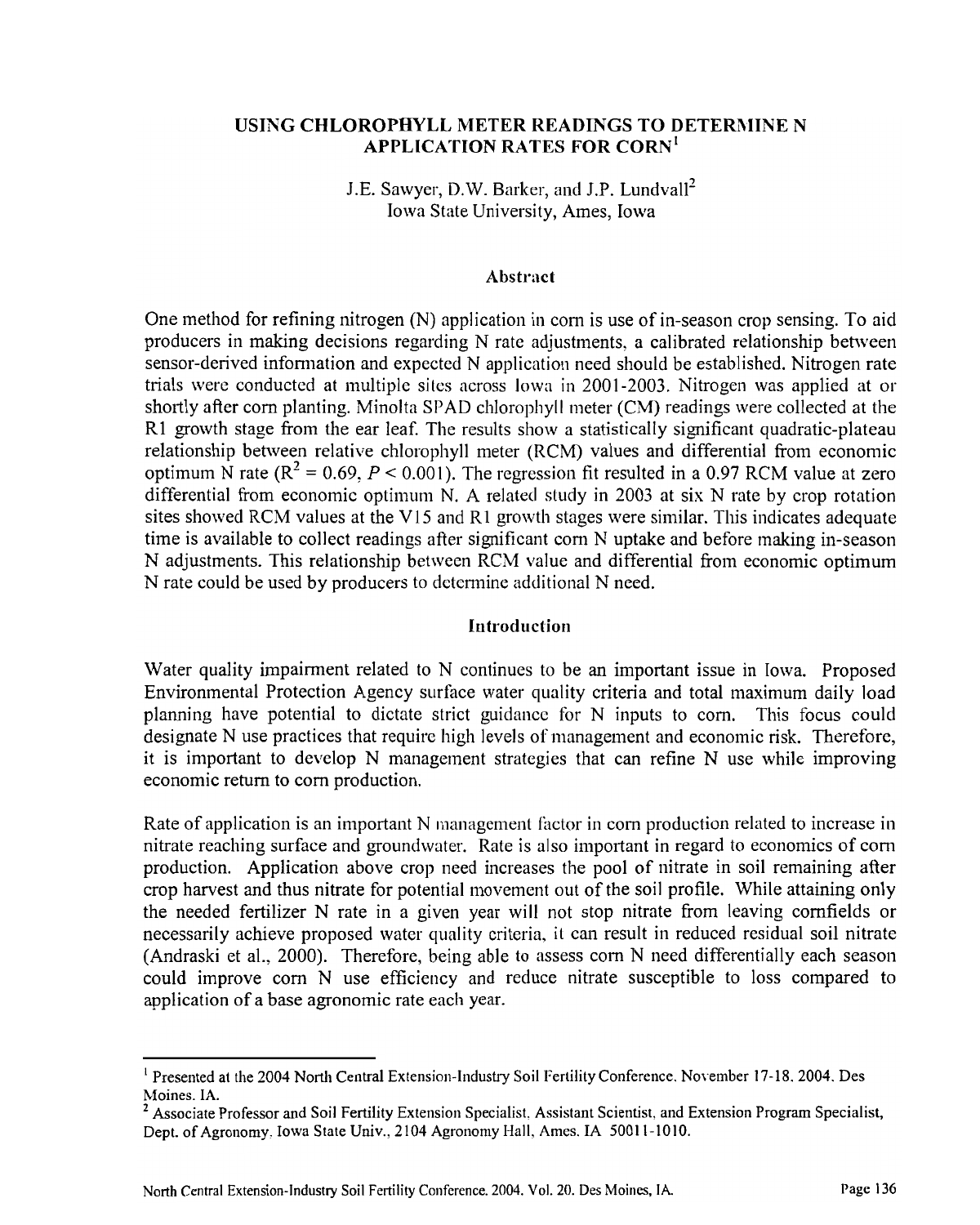Monitoring the corn plant as a means to determine N status and seasonal N availability has advantages in that the plant integrates N supply over a period of timc, and hence can reflect N supply as affected by weather, soil processing, and fertilization. It can also reflect spatial variation. The longer the corn plant grows, the larger the fraction of total N accumulated (Ritchie, et al., 1986). For example, approximately 50-65% is accumulated by the silking  $(R1)$ growth stage. Effect of N supply on corn N status and yield is not wcll reflected visually (by N stress) in small plants (Piekielek and Fox, 1992), but is better related late in the season (Vetsch and Randall, 2003; Fox et al., 2001; Piekielek et al., 1995; Binford and Blackmer, 1993). Also, excess N is not indicated visually by plant color. These are limitations to corn plant monitoring for determining N status, especially in dryland production, as the best time to closely determine crop N need may be after it is too late to apply and have N be accessible for plant uptake. The small corn N uptake early in the season also implies that small plants can only indicate severe N shortage and cannot differentiate total season N need, especially if available soil N plus preplant N is large (Scharf and Lory, 2002). A compromise is to monitor the crop during rapid growth and after considerable N uptake, but by the early reproductive growth stages. This still allows time for N to be effective if application is needed, and to limit potential yield loss because of delayed application (Scharf et al., 2002; Binder et al., 2000; Varvel et al., 1997a; Blackmer and Schepers, 1995; Peterson et al., 1993). However, if severe N stress develops unrecoverable yield loss may occur (Scharf et al., 2002; Binder et al., 2000; Vanrel et al., 1997a; Blackmer and Schepers, 1995). The potential for irreversible yield loss can be reduced with application of preplant N, monitoring for development of plant N deficiency, and in-season applications timed before significant N stress occurs and while com can still respond to the increased soil N pool fiom late vcgetative growth through seed fill.

Many studies using the handheld Minolta SPAD 502 chlorophyll meter (CM) to assess corn plant N status have shown reliable indication of N stress and relationship to relative yield, especially with later season sensing (Vetsch and Randall, 2004; Fox et al., 2001; Bullock and Anderson, 1998; Varvel et al., 1997b; Blackmer et al., 1994; Jemison and Lytle, 1996: Waskom et al., 1996: Piekielek et al., 1995; Blackmer and Schepers, 1994; Piekielek and Fox, 1992; Wood et al., 1992). Estimation of sidedress N rate has not been reliable with early season corn plant sensing based on CM readings fiom small corn plants at V6-V7 stages (Zebarth et al., 2002; Scharf, 200 1; Piekielek and Fox, 1992). However, Scharf and Lory (2002) were able to predict sidedress N rate from aerial photographs of corn color at the V6-V7 stage (after removal of background soil color). but only when no N was applied preplant. Piekielek et a1 (1995) did find good separation of N deficient fiom N sufficient treatments at late milk to mid-dent corn stages, linear correlation for responsive sites between CM readings and N that would have been needed to meet economic N rates, but poor correlation between CM readings and excess N fertilizer application.

For improvement in N use efficiency and environmental impacts, a sensing system should do more than indicate N stress. It should be sensitive to estimation of N rate adjustments across a range of plant-available N, and do so early enough for N application and plant response to applied N. The objective of this work was to evaluate the potential for Minolta SPAD 502 CM readings to estimate N rate need in corn based on N stress in mid-vegetative growth (V15) and beginning reproductive growth stage (Rl).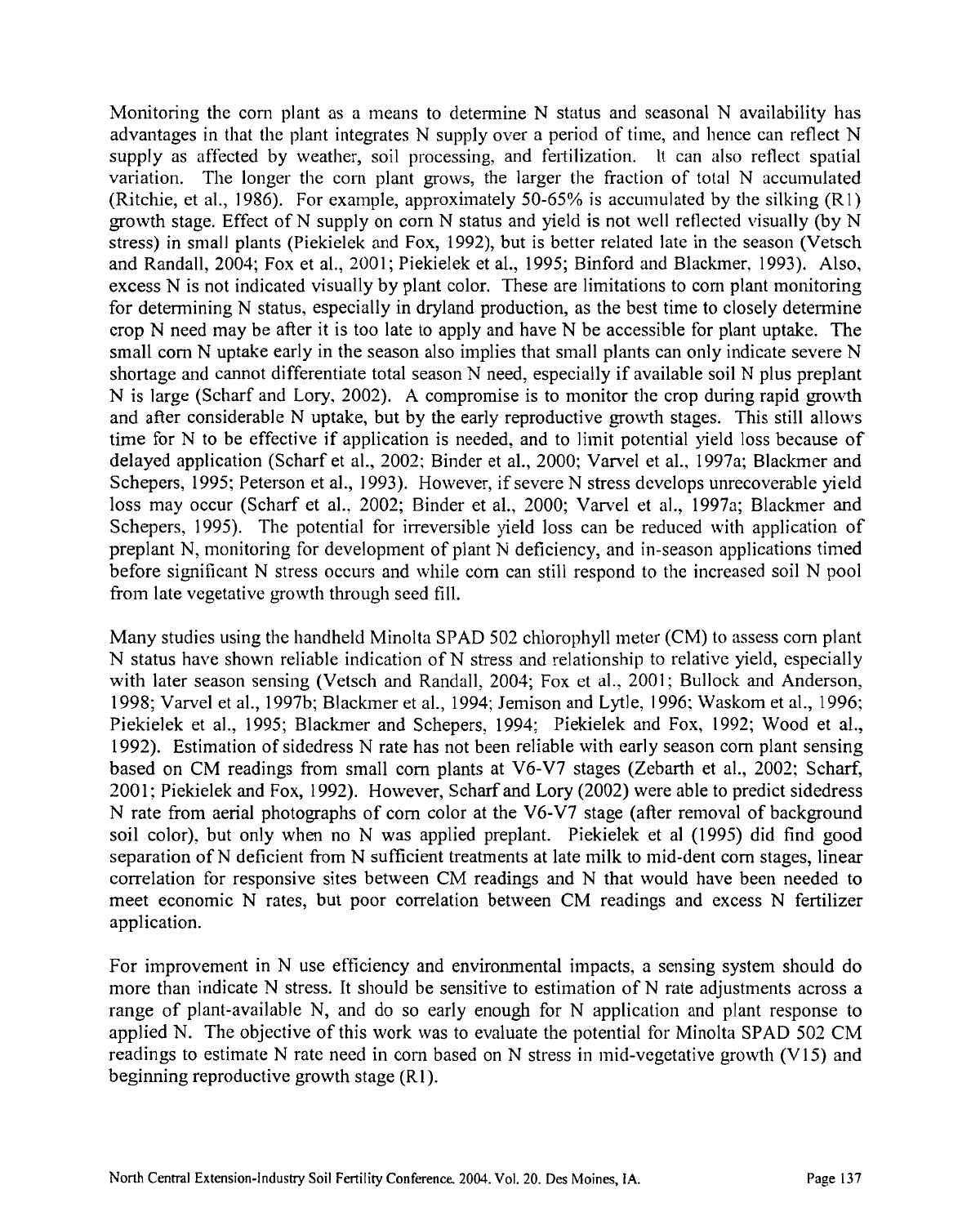#### **Approach**

Data for the evaluation was obtained from two multi-year studies. The first study, conducted from 2001-2003, was a series of forty-three on-farm sites across Iowa with corn following soybean where replicated plots of six N rates (0 to 200 lb N/acre in 40 lb increments) were applied shortly after planting as surface applied ammonium nitrate. Minolta SPAD 502 CM readings were taken from ear leaves at the R1 growth stage following the procedure outlined by Peterson et al. (1993). The second study was a series of six long-term N by crop rotation sites (LTN) at research farms across Iowa. The plots at these sites were fixed, with N rates (0 to 240 Ib Nlacre in 40 or 60 Ib Nlacre increments) applied to the same plots each year in corn-soybean and corn-corn rotations. The N was applied either spring preplant as incorporated urea or UAN solution (five sites), or sidedress as ammonium nitrate (one site). Chlorophyll meter readings at the R1 growth stage from the first year of N rate application in the corn-soybean rotation at these sites were included with the on-farm data (eight site-years). In 2003, CM readings were collected at four crop growth stages (V8, V15, **R1,** and R3) from these six sites following the procedure outlined by Peterson et al. (1993). Nitrogen rate applications at four of the sites were started in 1999, one in 2000, and one in 2001. Therefore, there was a one to four year history of N rate application prior to the 2003 year. Corn grain yields were measured at all sites and economic optimum N rate (10:1 corn: N price ratio) was determined for each site-year.

The highest applied N rate was used as an adequately N-fertilized reference to calculate relative chlorophyll meter (RCM) values. Prior research with the Minolta SPAD 502 CM and with remote imagery has shown that readings should be adjusted (normalized) to an adequately Nfertilized reference area (Peterson et al., 1993; Piekielek et al.. 1995; Shanahan et al., 2001) to reduce effects on plant greenness other than from N deficiency stress (for example drought, diseases, hybrid differences, and other nutrients). The mean CM readings and calculated RCM values were associated with the differential in each applied N rate from the calculated economic optimum N for each site-year. These differentials were regressed against CM readings and RCM values to determine the potential for estimating corn N need.

#### **Results**

The relationship between CM readings and differential from economic optimum N (Fig. 1) was poor for both deficit N (N rate below zero differential from optimum N) and excess N (N rate above zero differential from optimum N). This is understandable because of variation in CM readings that occurred with different hybrids, growing seasons, and stress conditions across these sites. This variation in CM readings has been noted in previous research (Peterson et al., 1993; Piekielek et al., 1995; Shanahan et al., 2001).

The relationship between CM readings and differential from economic optimum N was improved when the readings were normalized (RCM) to the highest N rate at each site (Fig 2.). The amount of scatter was greatly diminished for both deficit and excess N. Regression analyses indicated a significant quadratic plateau equalion for RCM values versus differential from optimum N (RCM value =  $0.97 + 0.0059*ND - 0.00000499*ND^2$  for ND less than 59 lb N/acre,  $R^2 = 0.69$ ,  $P < 0.001$ ; where ND is the N rate differential from optimum N in lb N/acre). The RCM value where the regression crossed the optimum  $N$  rate (zero differential from optimum  $N$ )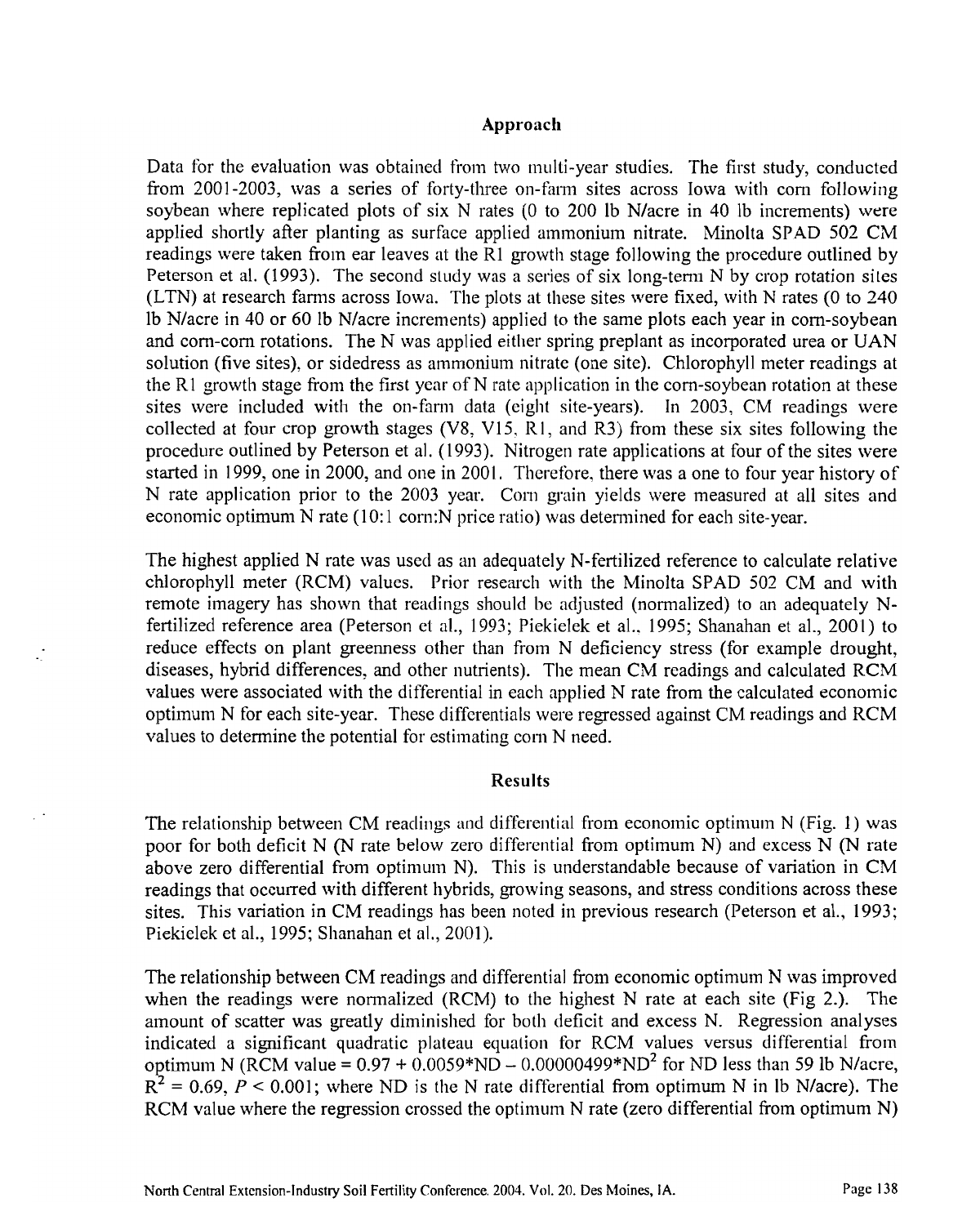was at 0.97. This, along with the join point in the quadratic plateau regression at 59 lb N/acre, indicates the corn ear leaf at the R1 stage cannot express much loss of chlorophyll (little N stress) or productivity will be reduced. The 0.97 RCM value is slightly higher than the 0.95 RCM value recommended by Peterson et al.  $(1993)$  to trigger N application. The shape of the relationship between RCM value and N differential is similar to that found by Piekielek et al. (1995) between ear leaf CM readings and excess N fertilizer at the early dent growth stage.

Several observations can be made from the relationship between RCM value and N rate differential from optimum N (Fig. 2). One, SPAD RCM values do not indicate excess N rate. Two, SPAD RCM values indicate N stress and N stress severity. Three, SPAD CM readings, when normalized to a well N-fertilized reference (non-N deficient), reduces variability in the relationship with yield and applied N, however variability still exits. Four, there is only small separation in RCM values from slightly N deficient corn to corn with adequate and excess N. This may limit the potential to discern and address small N rate needs, which could limit ability to fine-tune the last increments of needed N. Five, despite the significant regression fit. the scatter in data when  $N$  rate is deficit may limit potential to discern small  $N$  rate changes. However, considering the wide range is hybrids, soils, and climatic seasons contained in this large dataset, the strength in the relationship between RCM value and differential N is quite good, and perhaps surpasses other testing methods in ability to estimate N rate need when supply is short.

Time for data collection and N application, in addition to adequate time for crop response to applied N, can constrain in-season N application systems in dryland corn production. Therefore, having CM readings related to N stress and needed N from vegetative stages would be helpful. Fig. 3 shows that the average RCM values collected at the V15 and R1 stages were similar for corn following soybean. As the season progressed, the RCM values dccreased. Since the sites where these readings were collected had a history of no N application on the control plots for some years, N deficiency was measured even at the early V8 growth stage. At V8, RCM values were not **as** differentiating between deficit N and adequate to excess N as for the other sampling dates. If one assumes that RCM values between approximately V15 and R1 remain consistent, then the regression relationship between RCM values and differential from optimum N developed from readings at RI could be used to estimate N application need between **V15** to R1. This window could then allow time for N application and crop response.

Crop rotation can impact both leaf chlorophyll and response to N. Fig. 4 shows the relationship between average RCM values and differential from optimum N for both the soybean-corn and continuous corn rotations in 2003 when readings were collected at V15 and R1 growth stages. The relationship is similar; however, because of greater N need in the continuous corn and lower resultant RCM values, the deficit in N was greater for continuous corn. One could use the regression relationship developed with the corn-soybean rotation for continuous com, but refinement may be needed as the RCM values for both rotations at equivalent deficit N was not exact and overall covered a wider N differential range. This should be evaluated further.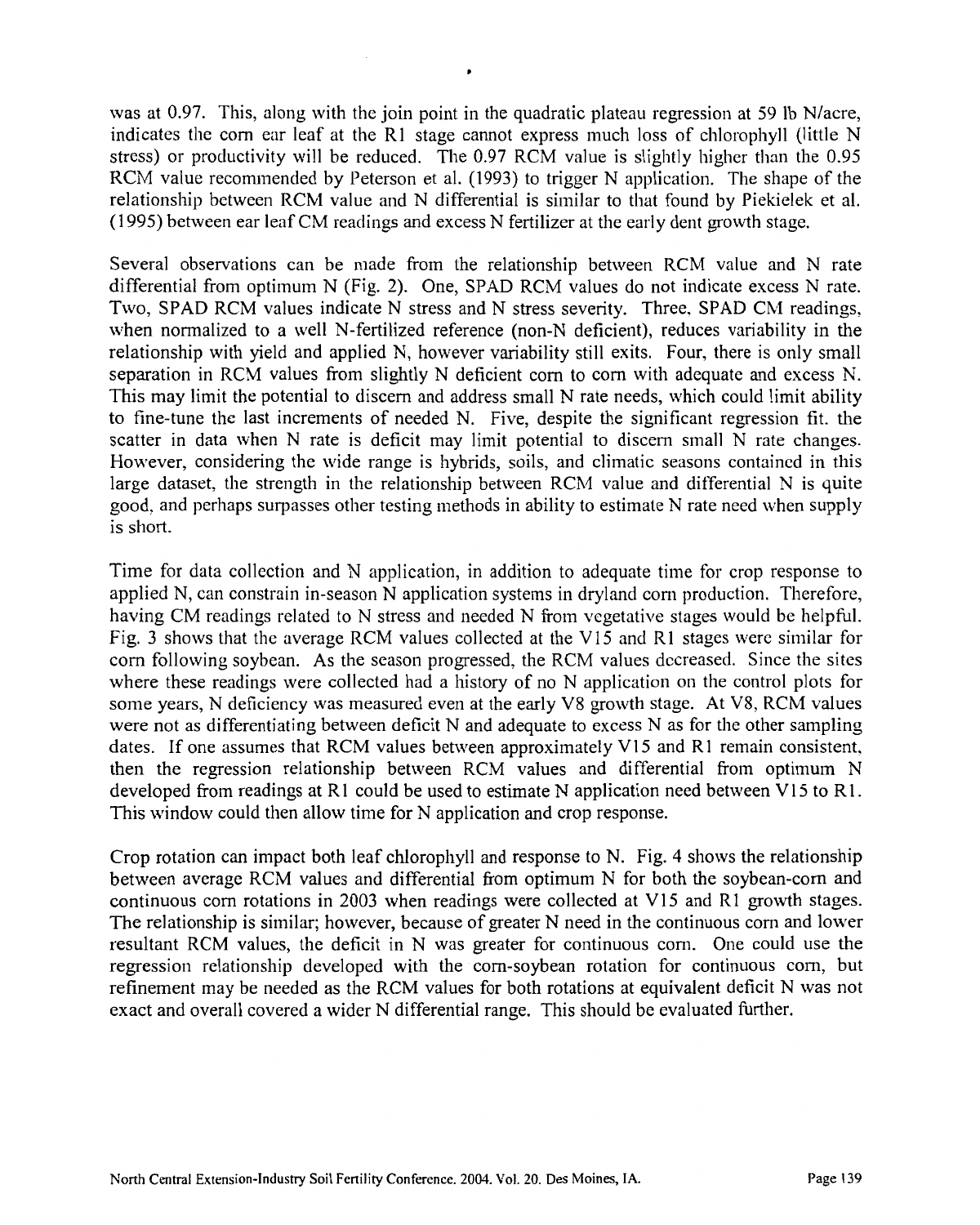#### Summary

As shown in previous research, Minolta SPAD 502 RCM values reflected corn N deficiency stress level. but did not differentiate between adequate and excess N. With corn following soybean, average RCM values were the same when collected at V15 and R1 growth stages. This early- to mid-season sensing can provide time for collecting data and making in-season N application adjustments. Relative chlorophyll meter values from corn following soybean and continuous corn indicated similar relationship to  $N$  rate differential from optimum  $N$ , but further work should clarify if the same N estimation can be used in both rotations. The results show a statistically significant quadratic-plateau relationship between RCM values and differential from economic optimum N rate. The regression fit resulted in a 0.97 RCM value at zero differential from economic optimum N. This relationship between RCM value and differential from economic optimum N could be used by producers to determine additional N needed for in-season application and as a method to adjust application rates for specific field and season differences. However, to determine this adjustment, corn must be showing  $N$  stress and known non- $N$ limiting reference areas need to be present.

#### Acknowledgements

This work was supported in part by the Iowa Department of Agriculture and Land Stewardship, Division of Soil Conservation through funds appropriated by the Iowa General Assembly for the Integrated Farm and Livestock Management Demonstration Program. Appreciation is extended to the many producers who cooperated with on-farm sites and to the Iowa State University Research and Demonstration Farm superintendents and farm crews for their on-going research efforts and site maintenance.

#### **References**

- Andraski, T.W.. L.G. Bundy. and K.R. Byre. 2000. Crop management and corn nitrogen rate effects on nitrate leaching. J. Environ. Qual. 29: 1095-1 103.
- Binder, D.L., D.H. Sander, and D.T. Walters. 2000. Maize response to time of nitrogen application as affected by level of nitrogen deficiency. Agron. J. 92: 1228-1236.
- Binford, G.D.. and A.M. Blackmer. 1993. Visually rating the N status of corn. J. Prod. Agric. 6:4 1 -46.
- Blackrner: T.M, and J.S. Schepers. 1994. Techniques for monitoring crop nitrogen status in corn. Commun. Soil Sci. Plant Anal. 25:1791-1800.
- Blackmer. T.M., J.S. Schepers, and G.E. Varvel. 1994. Light reflectance compared with other nitrogen stress measurements in corn leaves. Agron. J. 86:934-938.
- Blackmer, T.M., and J.S. Schepers. 1995. Use of a chlorophyll meter to monitor nitrogen status and schedule fertigation for corn. J. Prod. Agric. 8:56-60.
- Bullock, D.G., and D.S. Anderson. 1998. Evaluation of the Minolta SPAD-502 chlorophyll meter for nitrogen management in corn. J. Plant Nutr. 21 :741-755.
- Fox, R.H., W.P. Piekielek, and K.E. Macneal. 2001. Comparison of late-season diagnostic tests for predicting nitrogen status of corn. Agron. J. 93:590-597.
- Jemison, J.M. Jr.. and D.E. Lytle. 1996. Field evaluation of two nitrogen testing methods in Maine. J. Prod. Agric. 9: 108-1 13.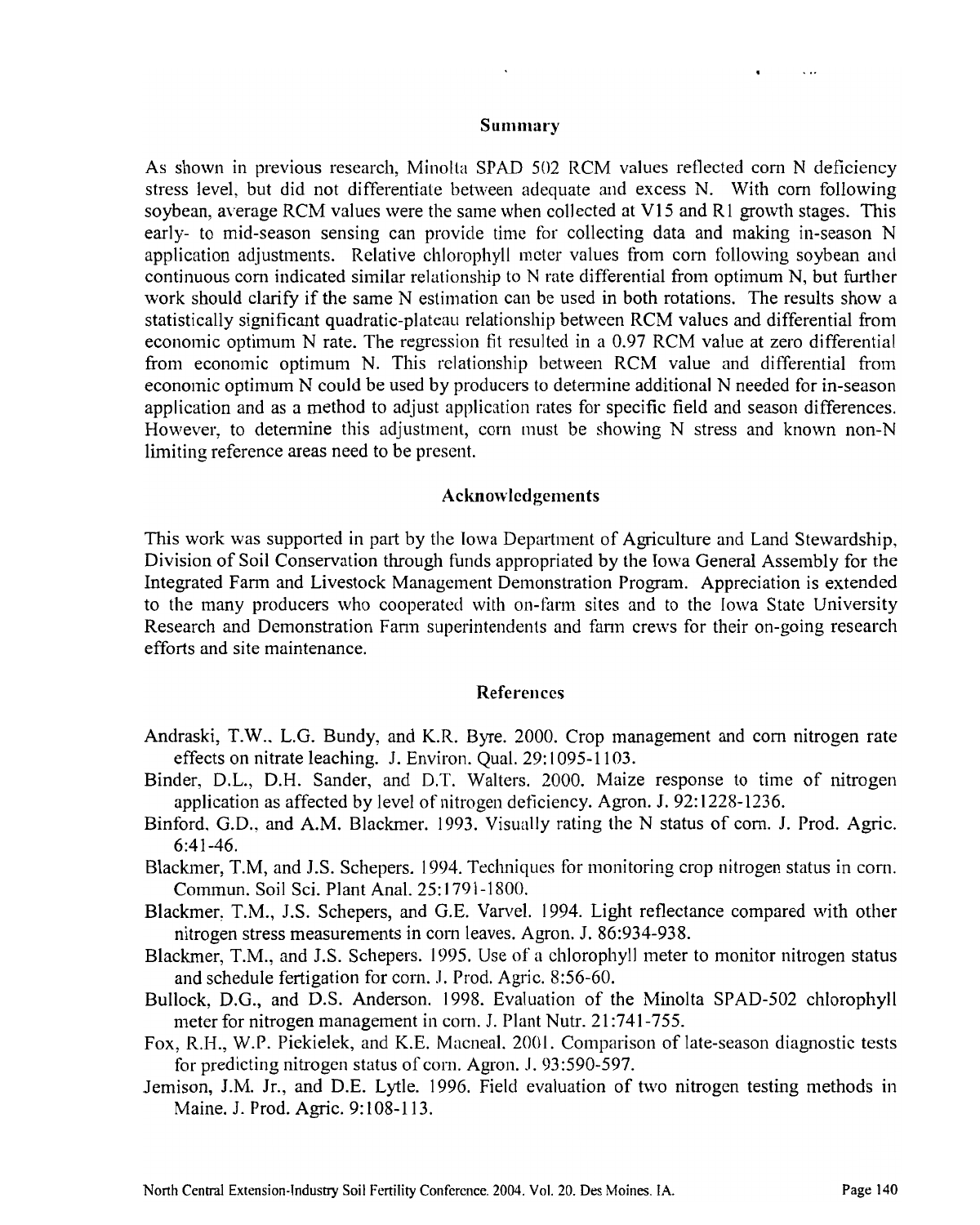- Peterson, T. A., T. M. Blackmer, D. D. Francis. and J. S. Schepers. 1993. Using a chlorophyll meter to improve N management. NebGuide G93-1171, Coop. Ext. Service, Univ. Nebraska, Lincoln.
- Piekielek, W.P., and R.H. Fox. 1992. Use of a chlorophyll meter to predict sidedress nitrogen requirements for maize. Agron. J. 84:59-65.
- Piekielek, W.P., R.H. Fox, J.D. Toth, and K.E. Macneal. 1995. Use of a chlorophyll meter at the early dent stage of corn to evaluate nitrogen sufficiency. Agron. J. 87:403-408.
- Ritchie, S.W., J.J. Hanway, and G.O. Benson. 1986. How a corn plant develops. Iowa State Coop. Ext. Serv. Spec. Rep. 48. Ames, IA.
- Scharf, P.C. 2001. Soil and plant tests to predict optimum nitrogen rates for corn. J. Plant Nutr. 24:805-826.
- Scharf, P.C, and J.A. Lory. 2002. Calibrating corn color from aerial photographs to predict sidedress nitrogen need. Agron. J. 94:397-404.
- Scharf, P.C., W. J. Wiebold, and J.A. Lory. 2002. Corn yield response to nitrogen fertilizer timing and deficiency level. Agron. J. 94:435-441.
- Shanahan, J.F., J.S. Schepers, D.D. Francis, G.E. Varvel, W.W. Wilhelm, J.M. Tringe, M.R. Schlemmer, and D.J. Major. 2001. Usc of remote-sesnsing imagery to estimate corn grain yield. Agron. J. 93:583-589.
- Varvel, G.E.. J.S. Schepers, and D.D. Francis. 1997a. Ability for in-season correction of nitrogen deficiency in corn using chlorophyll meters. Soil Sci. Soc. Am. J. 61 : 1233- 1239.
- Varvel, G.E., J.S. Schepers, and D.D. Francis. 1997b. Chlorophyll meter and stalk nitrate techniques as complimentary indices for residual nitrogen. J. Prod. Agric. 10: 147-1 **5** 1.
- Vetsch, J.A.. and G.W. Randall. 2004. Corn production as affected by nitrogen application timing and tillage. Agron. J. 96:502-509.
- Waskom, R.M., D.G. Westfall, D.E. Spellman, and P.N. 1996. Soltanpour. Monitoring nitrogen status of corn with a portable chlorophyll meter. Commun. Soil Sci. Plant Anal. 27:545-560.
- Wood, C.W., D.W. Reeves, R.R. Duffield, and K.L. Edmisten. 1992. Field chlorophyll measurements for evaluation of corn nitrogen status. J. Plant Nutr. 15:487-500.
- Zebarth, B.J., M. Younie, J.W. Paul, and S. Bittman. 2002. Evaluation of leaf chlorophyll index for making fertilizer nitrogen recommendations for silage corn in a high fertility environment. Commun. Soil Sci. Plant Anal. 33:665-684.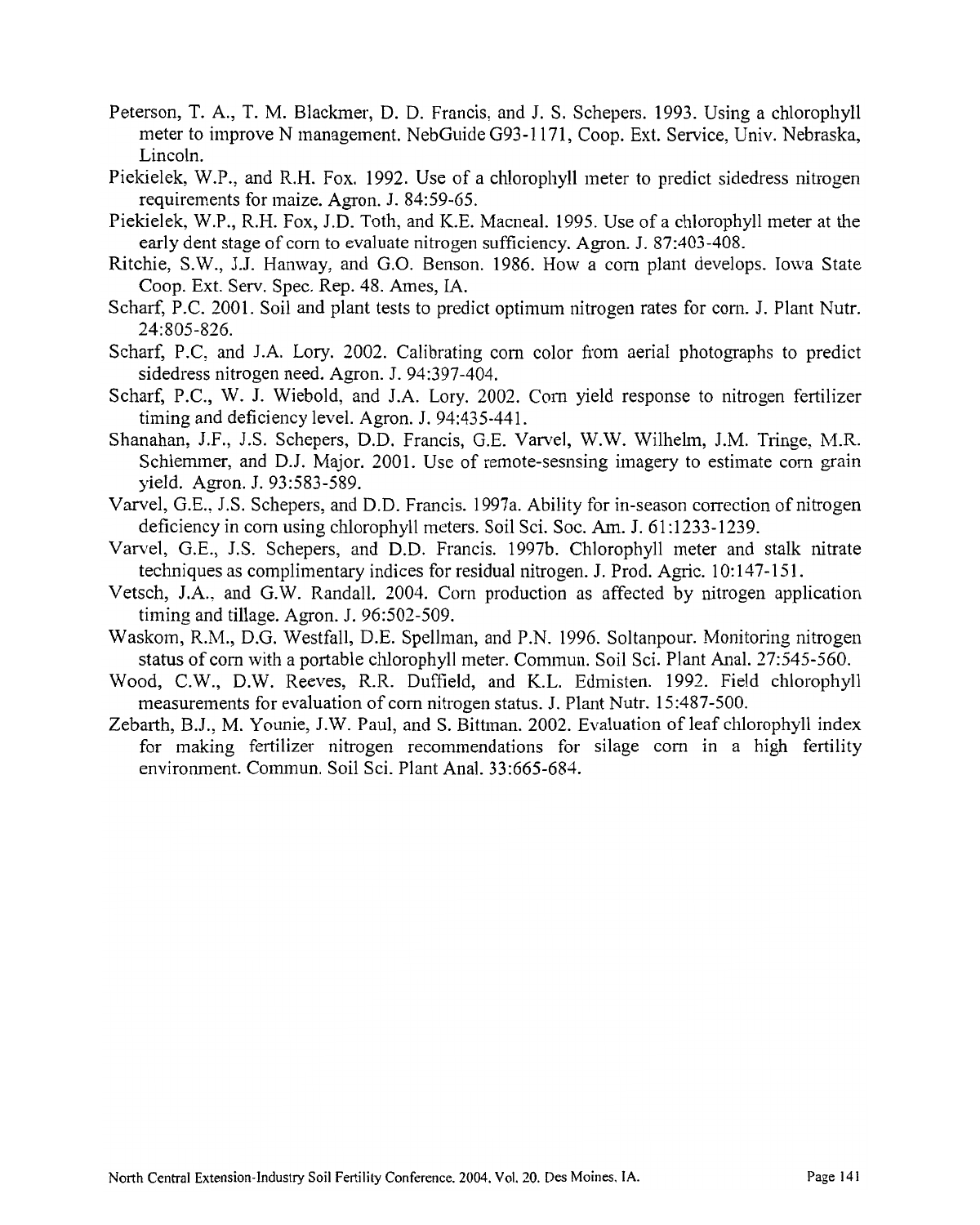

Figure 1. Chlorophyll meter readings as related to N rate differential from optimum N, corn following soybean at 51 site-years (n=306).



Figure 2. Relative chlorophyll meter values as related to N rate differential from optimum N, corn following soybean at 51 site-years ( $n = 306$ ). The abbreviation ND in the equation is the N differential from the optimum N rate, lb N/acre.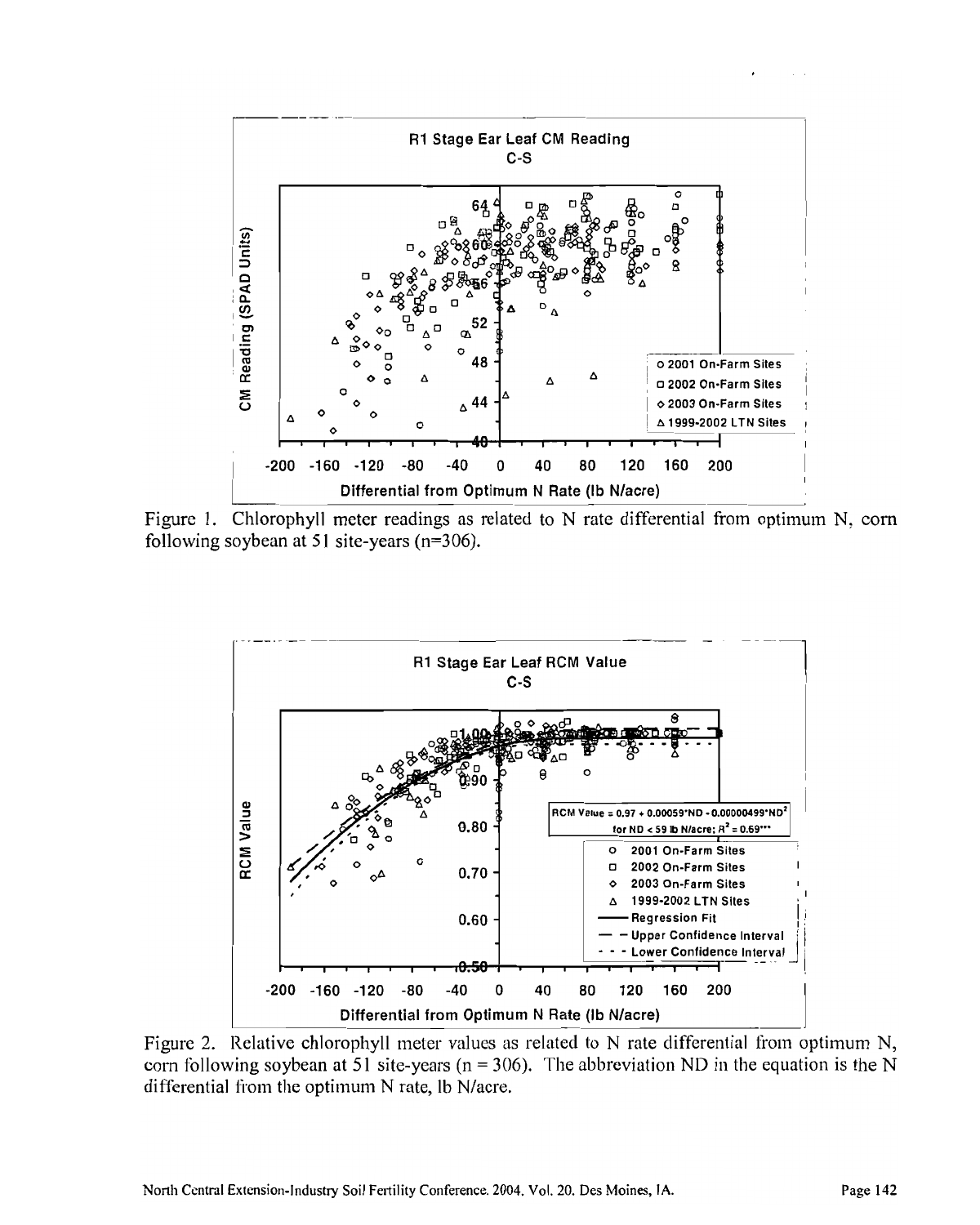

optimum N at four corn growth stages, corn following soybean.

![](_page_7_Figure_2.jpeg)

Figure 4. Average relative chlorophyll meter values as related to N rate differential from optimum N at two corn growth stages, corn following soybean and corn following corn.